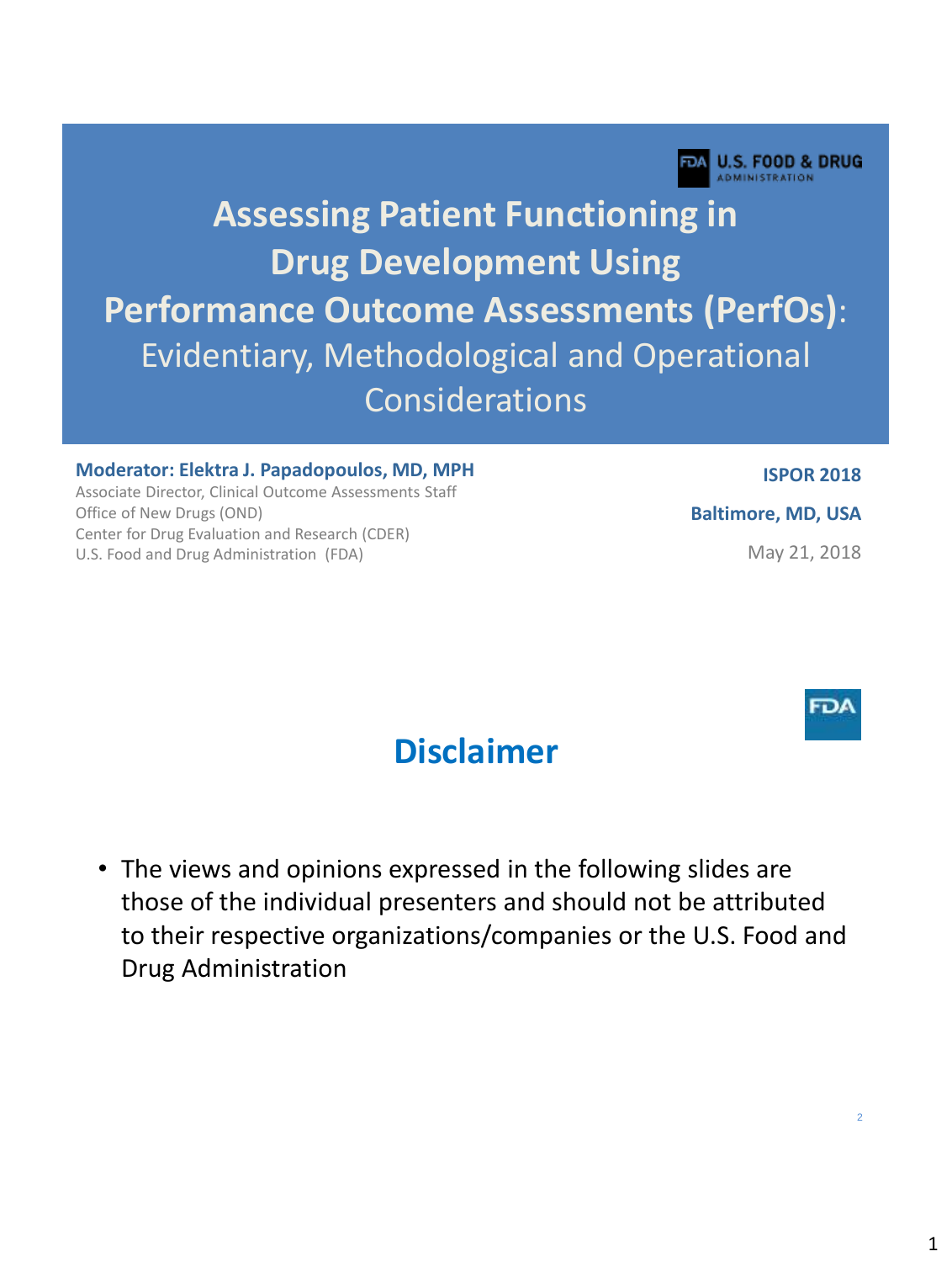# **Objectives**



3

FD/

- 1) Provide an overview of Performance Outcome Assessments (PerfOs)
- 2) Discuss evidentiary considerations for Perfo measures
- 3) Discuss practical considerations for implementing PerfO measures in clinical trials

# **Participants**

- *Moderator: Elektra J. Papadopoulos, MD, MPH-* Associate Director Clinical Outcome Assessments Staff, OND, CDER, FDA
- *Heather R. Adams, PhD-* Pediatric neuropsychologist; Associate Professor, Department of Neurology, University of Rochester School of Medicine and Dentistry, Rochester, NY
- *Daniel C. Chung, D.O.-* Ophthalmology Lead for Clinical Research and Development at Spark Therapeutics
- *Daniel S. Rooks, PhD, FACSM-* Director of Musculoskeletal Translational Medicine and Head of the Neuromuscular group at Novartis Institutes for BioMedical Research

4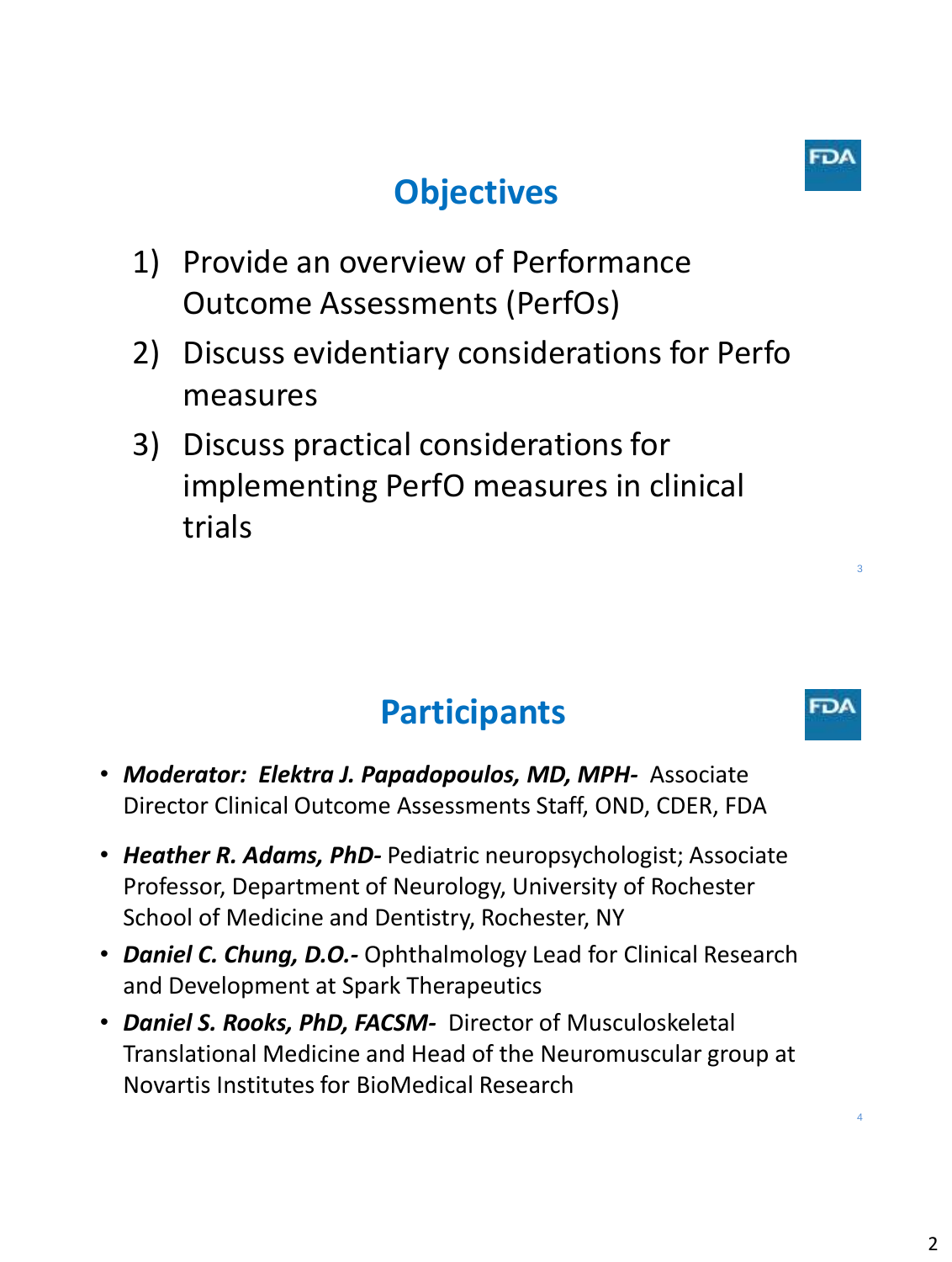

5

FDA

## **Workshop Outline**

- Overview and key learnings from expert workshop— E Papadopoulos
- Practical considerations: Neurocognitive functioning and pediatrics — H Adams
- Practical considerations: Physical performance D Rooks
- Case Study: Multi-luminance Mobility Test (MLMT) D Chung
- Panel Discussion and Q & A

## **Types of Outcome Assessments**

- **Clinical Outcome Assessments (COAs)–** assess how an individual feels, functions, or survives
	- Patient-Reported Outcome (PRO)
	- Clinician-Reported Outcome (ClinRO)
	- Observer-Reported Outcome (ObsRO)
	- **Performance Outcome (PerfO) assessments**
	- Other (e.g., mobile technology-based activity monitoring)

#### • **Surrogate**

– Often a biomarker\* that is intended as a substitute for how a patient feels, functions, or survives

\* Biomarker: A physiologic, pathologic, or anatomic characteristic that is objectively measured and evaluated as an indicator of some normal or abnormal biologic<br>function, process or response to a therapeutic intervention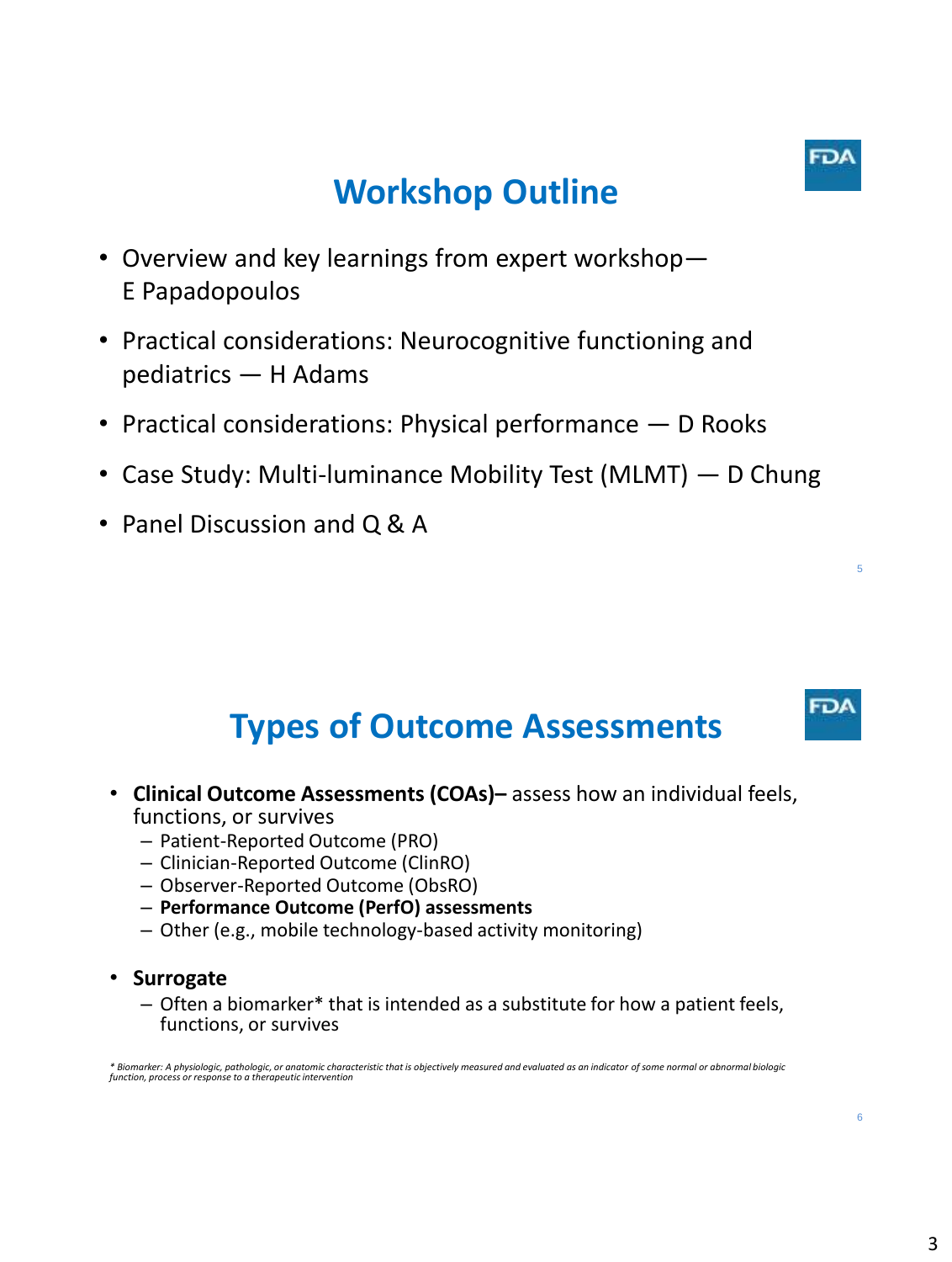## **Background**

• Dec 6-7, 2016: Duke-Margolis Center for Health Policy convened an expert workshop on PerfOs

#### – Key learnings:

- A new working definition of PerfO is needed
- A large and diverse stakeholder group may have input in the development of PerfO measures
- Considerations for evaluating measurement properties are largely similar whether evaluating physical or cognitive function
- Many challenges remain: Use in heterogeneous populations, interpreting meaningful within-patient change
- May 8, 2018: A paper summarizing the discussion from the workshop as well as additional input from a working group of experts was published (Richardson, E et al)

## **Performance Outcome Assessment\***

- A measurement based on a standardized task performed by a patient that is administered and evaluated by an appropriately trained individual or is independently completed
	- Physical (e.g., timed 25 foot walk test)
	- Cognitive (e.g., word recall test)
	- Perceptual/sensory function (e.g., visual acuity test)

#### **Important: PerfOs rely on the patient's effort, cooperation and motivation.**

\* https://www.ncbi.nlm.nih.gov/books/NBK338448/def-item/performance-outcome/

8

7

FD/

**FDA**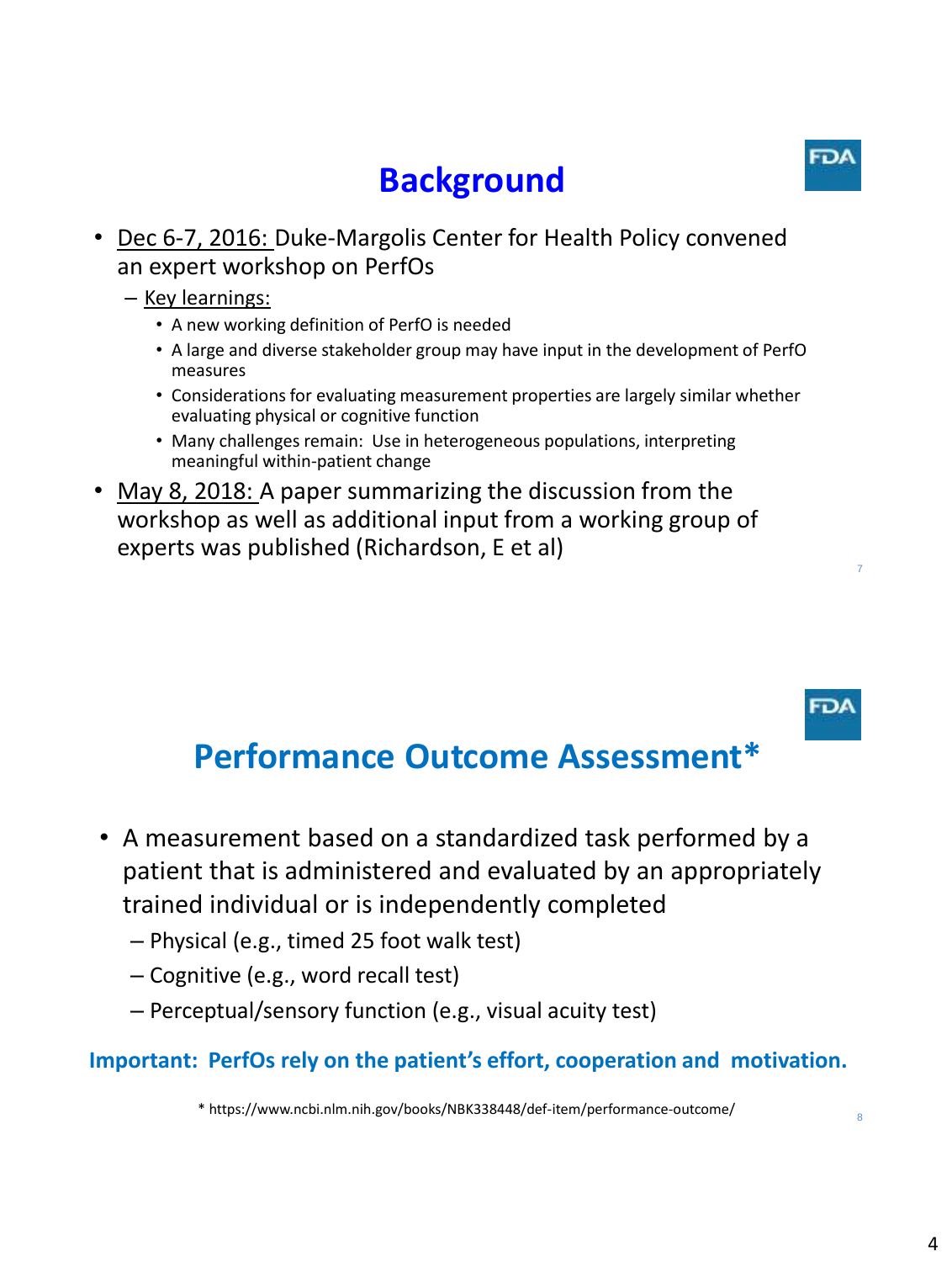**FDA** 

9

FD/

## **Why use PerfO measures?**

- Different types of outcome assessments are often used in various combinations providing complementary information
- PRO measures are used to assess symptoms (e.g., pain, fatigue) and provide important insight into patient functioning in daily life
- PerfO measures may overcome some limitations of PRO measures, such as
	- Recall error
	- Differences in the activities patients perform in their daily lives
		- A given PRO item may not be applicable across all patients (e.g., stair climbing)
	- Differences in patients' perceived abilities from their actual abilities

## **Who can provide input in the PerfO measure development process?**

- Range of stakeholders is wide and includes:
	- Patients, caregivers, clinical trial sponsors, healthcare providers, payers, disease experts/researchers, regulators, advocacy groups, measurement specialists, among others
	- The appropriate stakeholders to engage depends on the stage of development of the measure, the disease area and intended use of the measure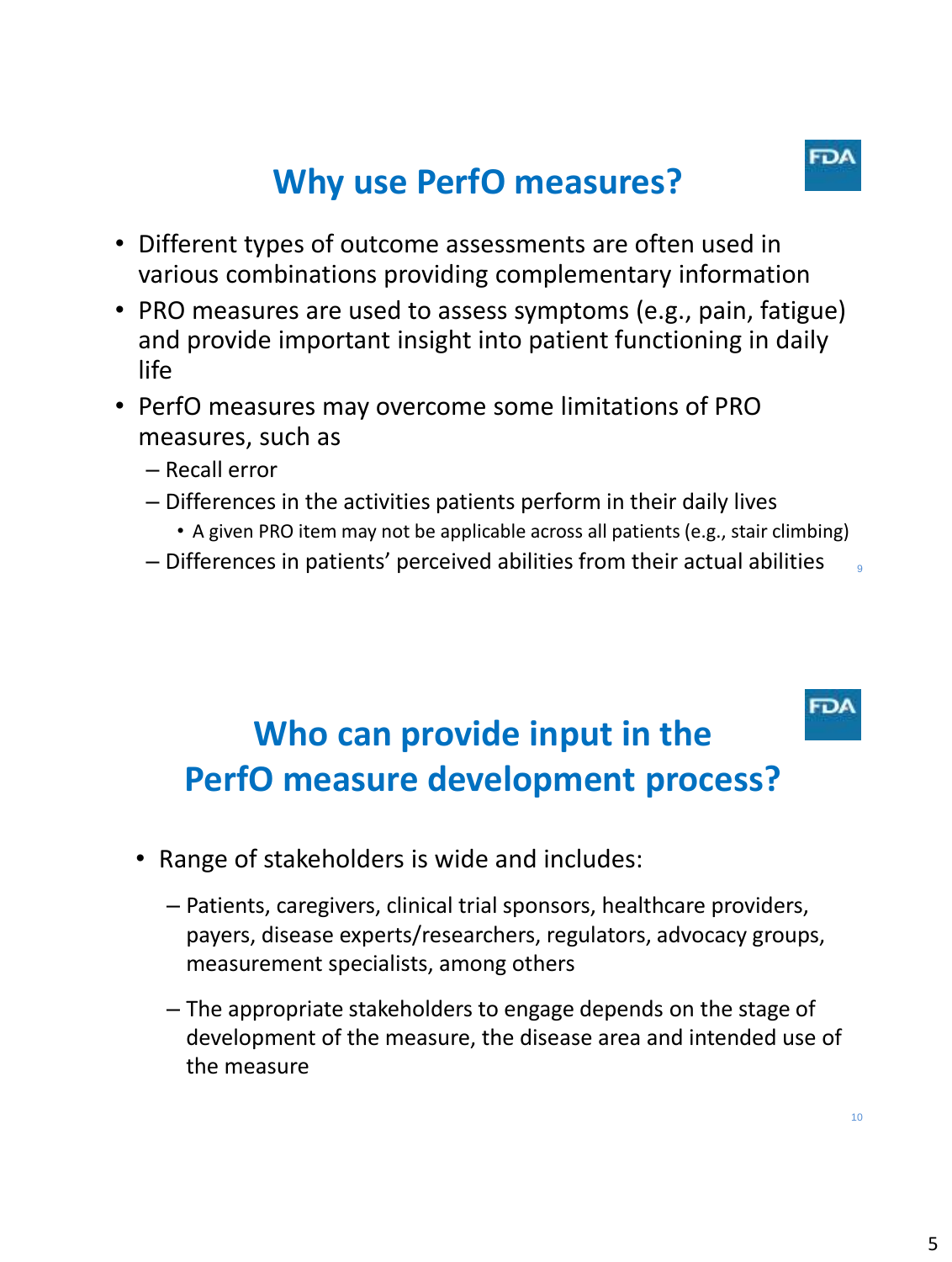

11

FDA

### **What makes a COA "fit-for-purpose" for medical product development?**

- Appropriate for its intended use e.g.,
	- Study design
	- Patient population
- Validly and reliably measure a concept that is
	- Clinically relevant
	- Important to patients
- Can be communicated in labeling in a way that is accurate, interpretable, and not misleading (i.e., well-defined)\*

\* If the COA is appropriately applied in medical product development

### **Content validity for PerfO measures**

- **Content validity-** Evidence that demonstrates that the tasks and domains of a measure are both appropriate and comprehensive with regard to the concept (construct), target population, and intended use
- Considerations for a PerfO measure include:
	- Is the concept relevant and important to daily functioning?
	- Are the PerfO measure's tasks clearly connected to and reflective of the concept?
	- Do the testing conditions reflect demands of patients' day-to-day activities?
	- What does the score represent?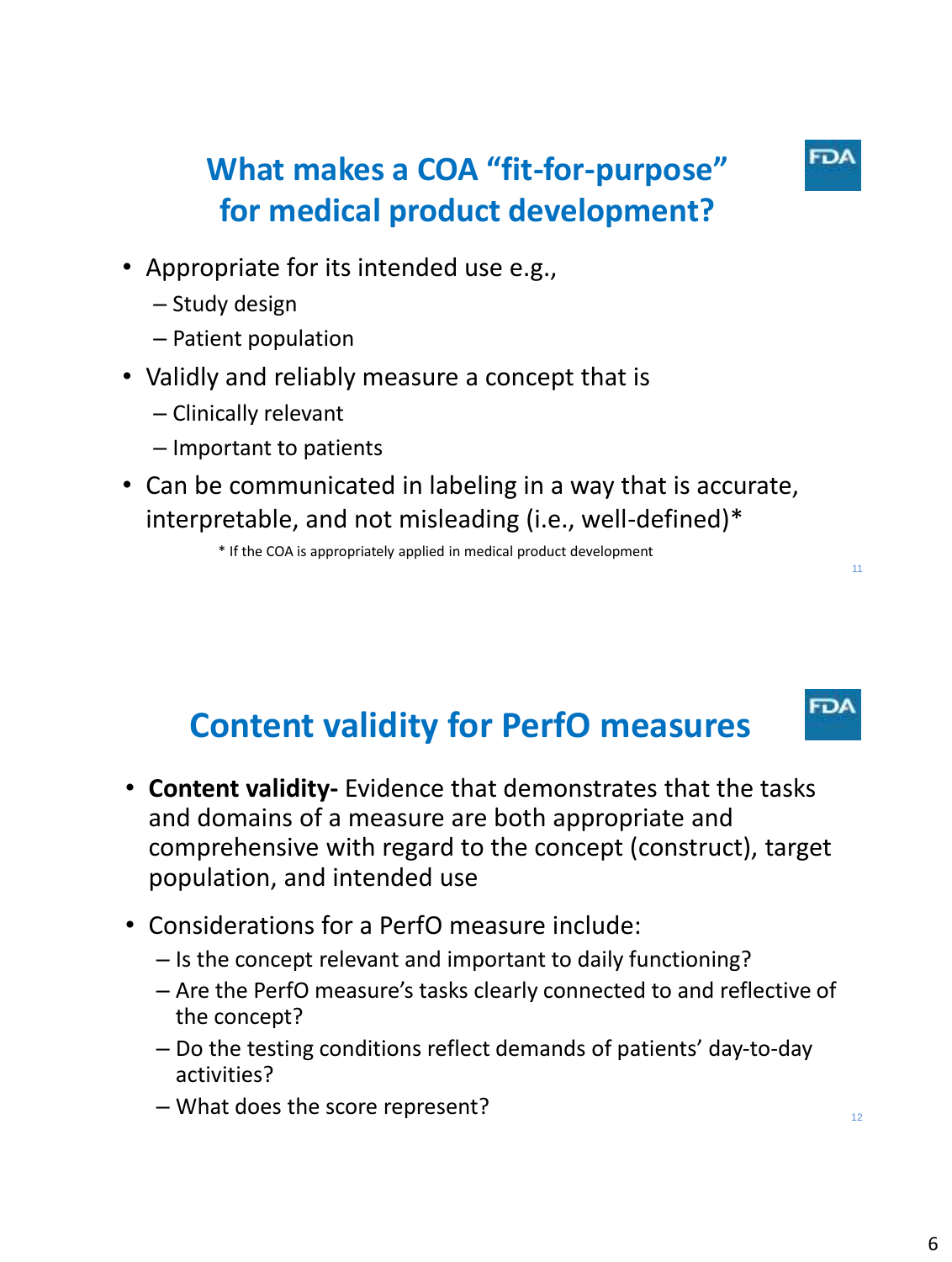## **Other key considerations**

- Standardization
- Assessment burden/feasibility
- Ceiling and floor effect
- Practice effect
- Use in multinational trials
- Special populations
- Interpretation of clinically meaningful change

## **Interpretation of Clinically Meaningful Change**

- To establish clinical benefit we consider two questions:
	- 1. Does the assessment measure or reflect something of significance to patients?
	- 2. Is the magnitude of change at the individual level sufficiently large enough to affect how patients feel or function in daily life?
- Interpretation of magnitude of change can be challenging, particularly for PerfOs
	- There may be variability among patients in what they consider meaningful
	- Many of the tests are sensitive and can detect very small changes in functioning
	- Some tests lack obvious relationship to daily functioning (e.g., some neurocognitive tests)
- Interpretation methods: Anchor-based, distribution-based, and others



FD/

13